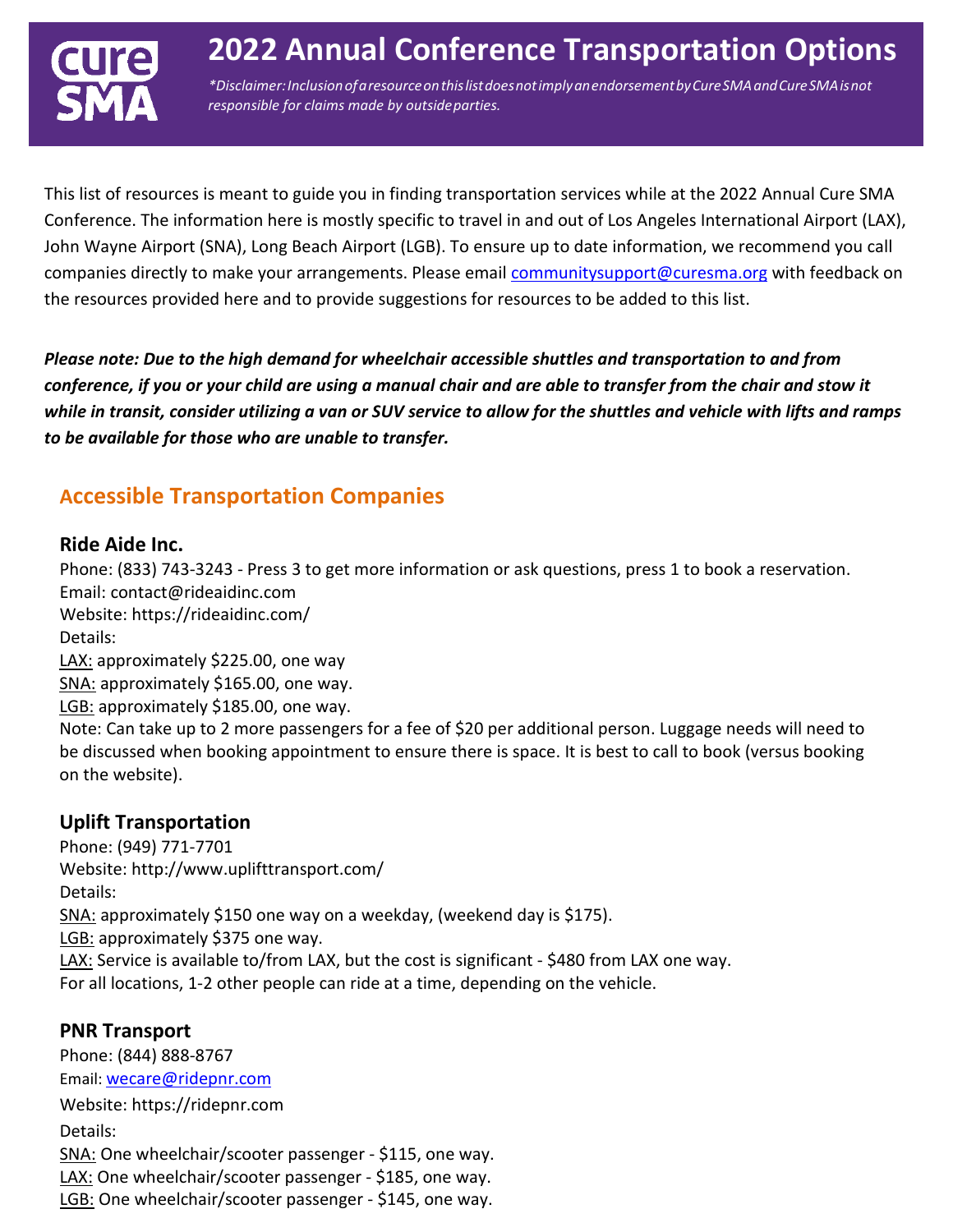Space for 1 wheelchair or scooter and 3 or 4 additional passengers.

Additional passengers (non-wheelchair) is \$20 per person. Up to 3 additional non-wheelchair riders can ride along. (Bags are included in each trip).

Note: This is a general quote; the time of the pickup may change the price if it is early morning/late evening or during higher traffic times. Call for specific details.

### **Jolie Limousine (shuttle buses)**

Phone: 562-656-7609 or 310-221-0610 Email: [jolielimo1@gmail.com](mailto:jolielimo1@gmail.com) Details: SNA: approximately \$99, one way. LAX: approximately \$161, one way. LGB: approximately \$99, one way. Space in vehicle for other riders, as well. Book by calling the number above. This company also has nonaccessible SUVs and shuttle service for the same rate for anyone in need.

## **ADA Pro**

Phone: (310) 633-4731 Email: [rides@adapro.vip](mailto:rides@adapro.vip) Website: https://adapro.vip Details: LAX: Approximately \$135, one way. SNA: Approximately \$85, one way. LGB: Approximately \$100, one way.

Only 2 full size vans available with capacity for 1 wheelchair and up to 5 passengers. No more than 6 luggage items allowed. To check on wheelchair accessible options, call the number above.

# **Taxi Companies with Accessible Vehicles**

#### **United Taxi**

Phone: (213) 483-7669 Details: There are a limited number of accessible taxis available so call the day prior to your flight arriving/departing to book pick up.

## **Yellow Cab**

Phone: 424-222-2222 Details: There are a limited number of accessible taxis available so call the day prior to your flight arriving/departing to book pick up.

# **Rideshare**

**General Information on booking accessible Lyft or Uber:** https://kdsmartwheelchair.com/accessibletransportation-with-uber-and-lyft-for-wheelchair-users/

## **Uber WAV**

Website for more information: [https://www.uber.com/us/en/ride/uberwav/](http://www.uber.com/us/en/ride/uberwav/) Book your trip ahead of time on the Uber app.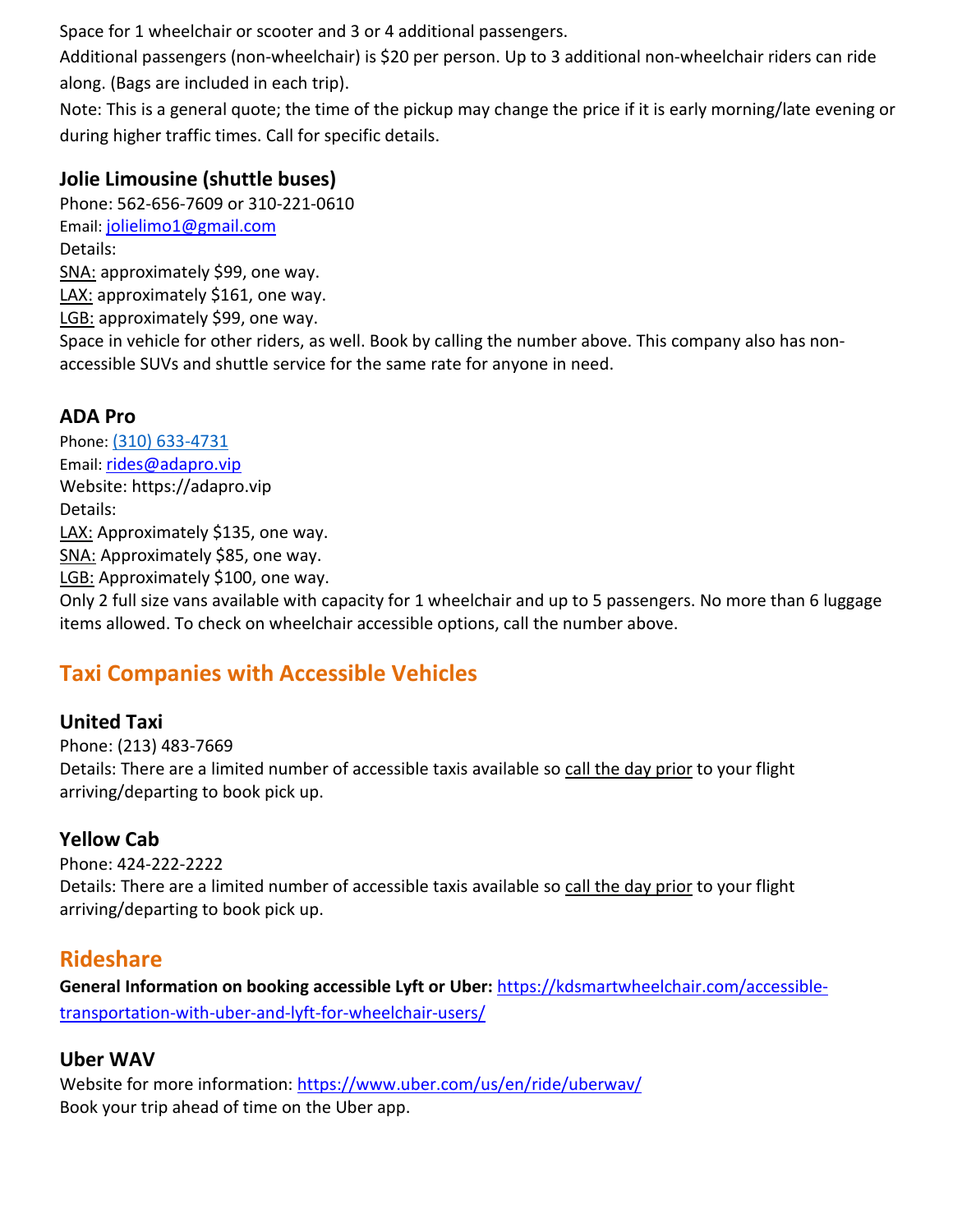## **Lyft WAV**

Website for more information: https://help.lyft.com/hc/ko/articles/115013081668-wav-rides#orange Book your trip ahead of time on the Lyft app.

# **Accessible Van Rental Companies**

## **Ability Center**

Phone: (714) 890-8262

Website: [https://www.abilitycenter.com/rental-department/](http://www.abilitycenter.com/rental-department/)

Details: They have 4 accessible vehicles available for rent. Rate is \$110 per day (plus tax). Rental includes 100 free miles per day. Facility is 19 miles from John Wayne (SNA) airport, 12 miles from Long Beach Airport (LGB), and 30 miles from LAX, but renter must come to facility to pick up van.

## **Aero Mobility**

Phone: (877) 325-4000

Details: Facility has accessible van rentals for \$180/day for daily. This includes a free 100 miles per day and then .20 cents per mile beyond that. Insurance and driver's licensed required. Facility is 44 miles from LAX Airport, 19 miles from John Wayne Airport (SNA), 31 miles from Long Beach Airport (LBG). Must come to Anaheim facility to pick-up/drop off.

### **Wheelers Van Rentals**

Phone: (800) 456-1371 Email: [reservations@wheelersavr.com](mailto:reservations@wheelersavr.com) Website:<https://wheelersvanrentals.com/> \*For reservations, please call directly. Details:

Company rents accessible vans that have space for 1 wheelchair plus 5 passengers and luggage. There is a 15% discount for first time renters.

LAX, SNA, or LGB: 5-day rental rate is \$129/day plus taxes and fees.

Vehicle can be delivered to airport but only for at least a 3-day rental.

Delivery fee is: \$60 each way for LAX, \$175 each way for LGB, \$50 each way for SNA.

\$500 security deposit is required to make reservation. Funds are held on card and released back to card on the last day of rental. All insurance and licenses required.

#### **Mobility Works**

Website: [www.mobilityworks.com](http://www.mobilityworks.com/) Details:

LAX & LGB rates: 3 – 6-day estimated rate is \$180 per day plus tax. Airport delivery is \$150.00 one-way. SNA rates: 3 – 6-day estimated rate is \$150 per day plus tax. Airport delivery is \$125.00 one way.

To book service through SNA location, contact Tammy at – 951-686-3152.

To book service through LAX or LGB location, call the Van Nuys location at 818-321-6606. Must call as soon as possible to reserve.